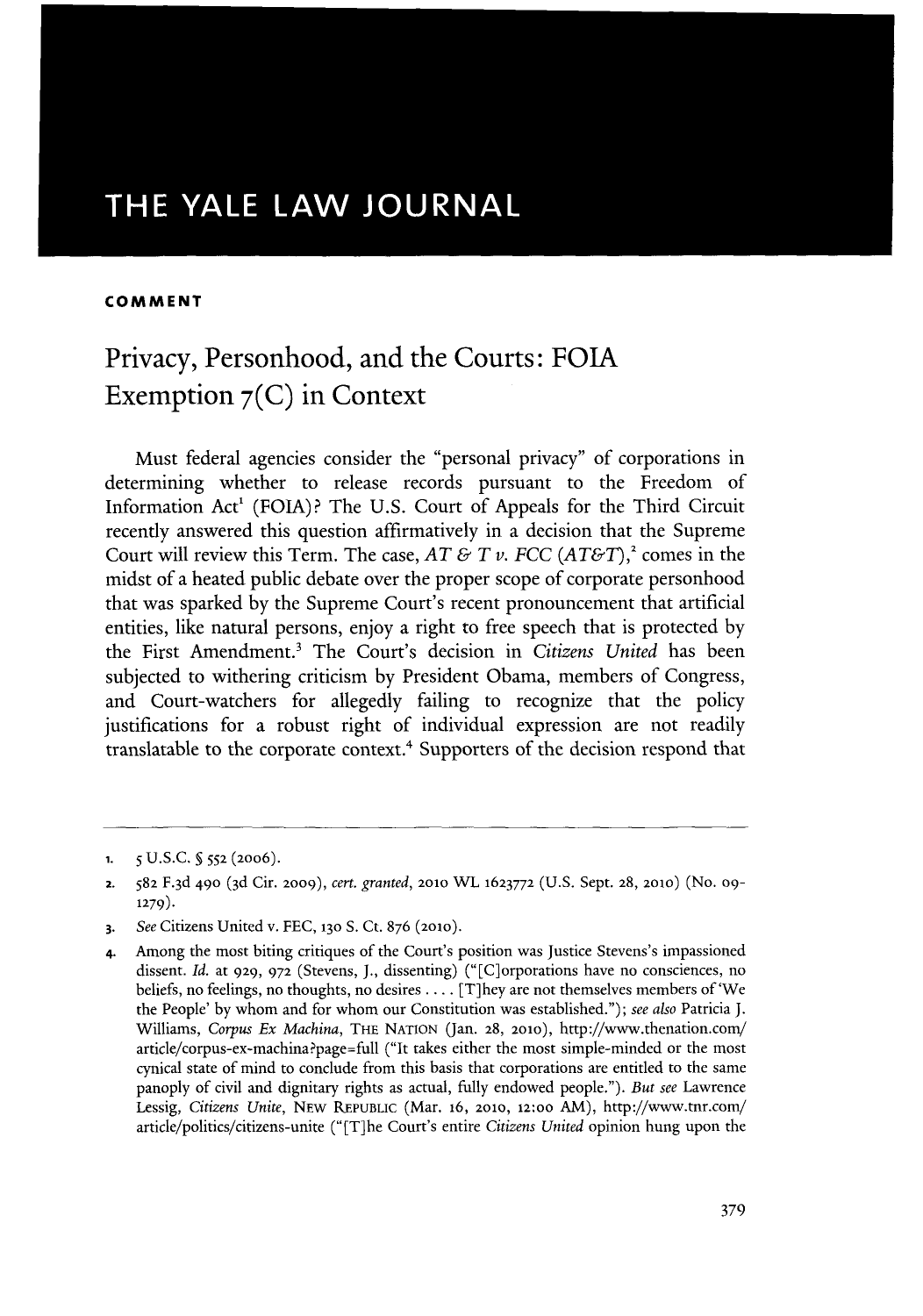there is a long tradition in Anglo-American law of analogizing corporations to natural persons for the purposes of establishing their rights and duties' and cite **1 U.S.C. § 1** in support of this contention.

At first glance, one might be tempted to understand the Third Circuit's decision in *AT&T* as compelled **by** the understanding of corporate personhood embraced **by** a majority of the Supreme Court in *Citizens United.* Although the Court of Appeals reached its decision before the Court's landmark campaign finance opinion was released, the appeals court's opinion discussed at length the meaning of personhood in concluding that AT&T could invoke FOIA's "personal privacy" exception to prevent the disclosures. Early press coverage of the Supreme Court's certiorari grant has likewise tended to associate *FCC v. AT&T* with the issue of corporate personhood that the Court confronted in *Citizens United.* To take one particularly revealing example, a blogger on the website of *The Atlantic* recently suggested that *Citizens United* might provide insight into the Court's likely holding in *AT&T,* since "both cases have at their core the issue of corporate 'personhood' and the rights that accompany **it."** The implicit understanding among those who emphasize the *Citizens United* connection is that the robust conception of corporate personhood evidenced **by** a majority of the Court in that case is likely to dictate an outcome favorable to AT&T.

But this need not and (as **I** argue below) should not be the case. What neither the Third Circuit's opinion nor the analogy to *Citizens United* recognizes is that it is the term "privacy," not the term "personal," that most severely limits the scope of §  $552(b)(7)(C)$  (Exemption  $7(C)$ ). Indeed, as I argue below, a more nuanced understanding of the concept of privacy-as it is

*fact* that the First Amendment says nothing about who or what is to get the benefit of its protection. It simply bans certain kinds of regulation.").

**6. 1 U.S.C. § 1 (20o6)** ("In determining the meaning of any Act of Congress, unless the context indicates otherwise **.** . **.** the words "person" and "whoever" include corporations, companies, associations, firms, partnerships, societies, and joint stock companies, as well as individuals.").

**7.** Nicole Allan, *Supreme Court Will Decide Whether Corporations Have Right to Privacy, THE* **ATLANTIC** (Sept. **28, 2010, 5:14** PM) http://www.theatlantic.com/politics/archive/2oo/o9/ supreme-court-will-decide-whether-corporations-have-right-to-privacy/63711/; *see also* Adam Liptak **&** Duff Wilson, *Supreme Court Takes Cases on Corporate Rights,* N.Y. **TIMES,** Sept. **20, 2010,** at A2o (describing *AT&T* as presenting issues of corporate rights "follow[ing] the court's decision in January in *Citizens United v. Federal Election Commission").*

**<sup>5.</sup>** Stephen M. Bainbridge, *Citizens United v. FEC: The First Amendment Rights of Corporate "Persons,"* **PROFESSORBAINBRIDGE.COM** (Jan. **21, 2010, 8:35** AM), http:// www.professorbainbridge.com/professorbainbridgecom/2o 1o/oi/citizens-united-v-fec-thefirst-amendment-rights-of-corporate-persons.html.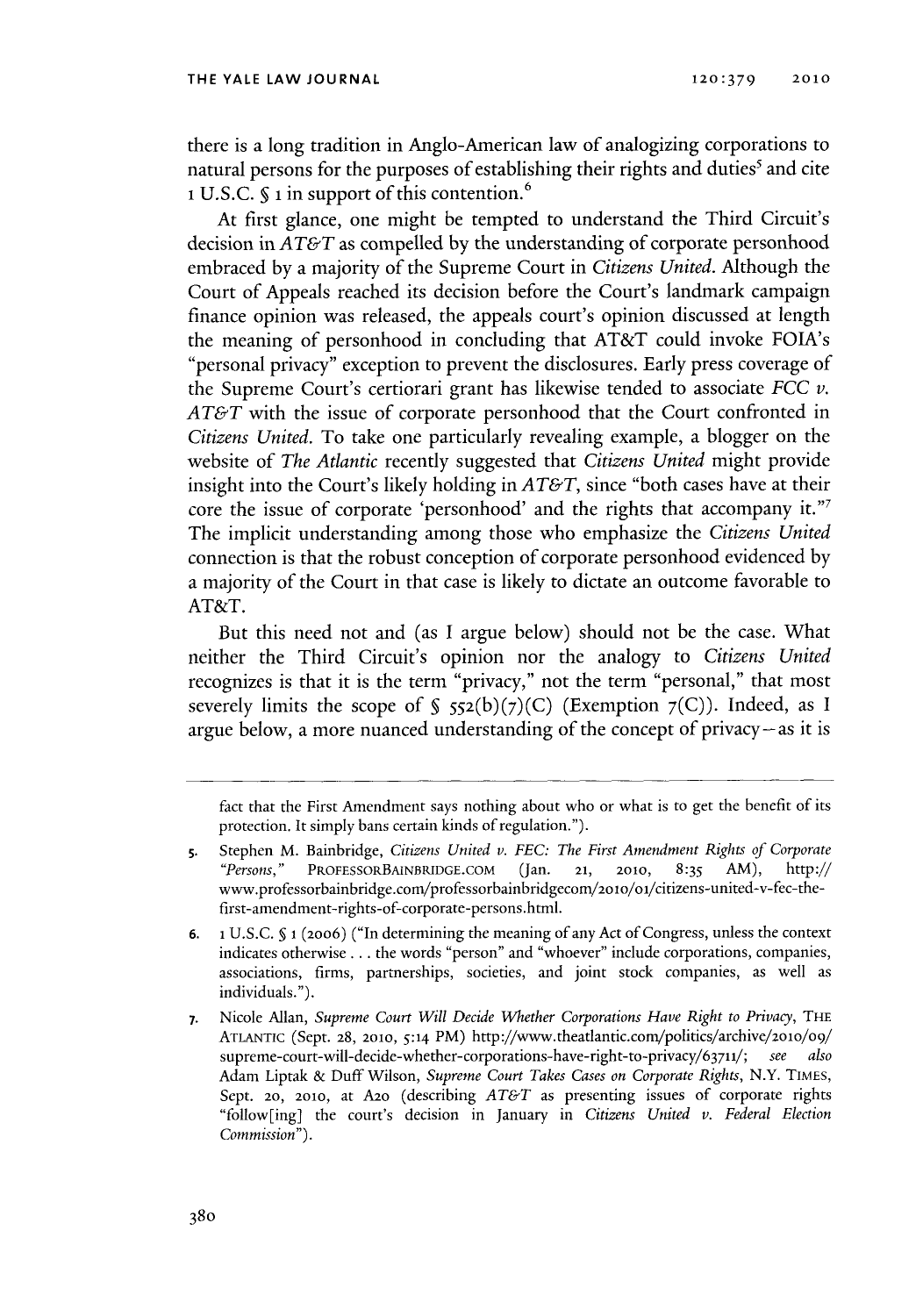employed in **FOIA** and elsewhere in American law-would lead the Supreme Court to conclude that Exemption **7(C)** is inapplicable to AT&T. This is so, not because a corporation cannot be a "person" for the purposes of the statute, but because "privacy" is a concept that has meaning only when applied to natural persons.

In the Part that follows, **I** recount the facts giving rise to *AT&T* and provide a short summary of the Third Circuit's decision and reasoning. Part II goes beyond the court's decision, developing a more robust notion of privacy **by** examining occurrences of the term within the **FOIA** statute. Parts **III** and IV provide support for my reading of the statute **by** noting that other sources of law, as well as theoretical explorations of privacy, conceive of it as a right particular to individuals.

#### **I. THE THIRD CIRCUIT DECISION**

*AT & T v. FCC* grew out of an investigation **by** the Federal Communications Commission **(FCC)** into allegations that AT&T had overcharged the federal government for certain telecommunications equipment. As part of that investigation, the **FCC** required AT&T to produce sensitive information, including internal e-mails, billing information, and invoices. The matter terminated with a consent decree, but in **2005** a group of AT&T's competitors filed a **FOIA** request aimed at obtaining "[a]ll pleadings and correspondence contained in" the Commission's investigative file.<sup>8</sup>

AT&T opposed the request on the grounds that the records were protected **by FOIA** Exemption **7(C).** That provision authorizes federal agencies to withhold "records or information compiled for law enforcement purposes," the disclosure of which "could reasonably be expected to constitute an unwarranted invasion of personal privacy."9 AT&T argued that the purpose of the exemption was to prevent embarrassment and stigmatization as a result of **FOIA** disclosures and that the corporation ran such a risk if the challenged documents were in fact released."o The **FCC** rejected this position after concluding that corporations lack "personal privacy" under the exemption.

**<sup>8.</sup>** E-mail from Mary **C.** Albert, Comptel, to **FCC** (Apr. 4, **2005, 1o:52 EST)** (on file with author).

**<sup>9. 5</sup> U.S.C. § 552(b)(7) (2006).**

**<sup>1</sup>o.** Declaration of Leslie Bowman at **5, AT &** T v. **FCC, 582 F.3d 490 (3d** Cir. **2009)** (No. o8- **4024).** Specifically, AT&T suggested that evidence regarding the alleged misconduct "could **...** be used **by** competitors or others to attempt to embarrass, harass, and stigmatize AT&T publicly **by,** for example, citing such information in press releases, advertisements, or news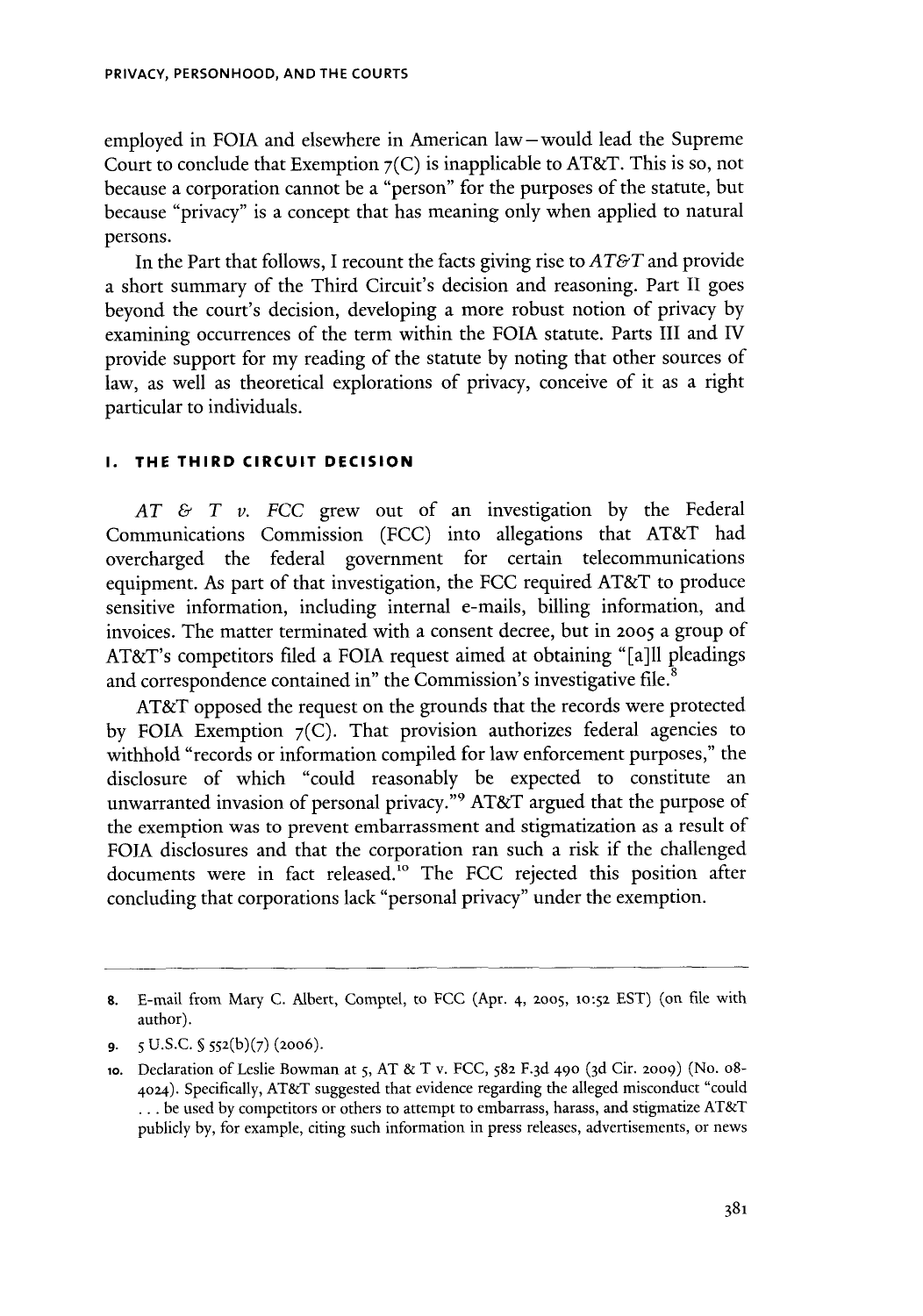AT&T filed a petition for review of the FCC's order, arguing that the Commission's interpretation of Exemption **7(C)** was incorrect as a matter of law. In reviewing the petition, the Third Circuit relied heavily on the plain text of the Act. The court found it particularly relevant that **FOIA** "defines 'person' to 'include an individual, partnership, corporation, association, or public or private organization other than an agency."<sup>11</sup> Although the statute does not define "personal privacy," the construction that is at the heart of Exemption **7(C),** the court reasoned that "[i]t would be very odd indeed for an adjectival form of a defined term not to refer back to that defined term."12

Consistent with this reading of the text, the Third Circuit rejected the FCC's attempt to analogize Exemption **7(C)** to **§ 552(b)(6)** (Exemption **6).** That provision, which covers "personnel and medical files and similar files the disclosure of which would constitute a clearly unwarranted invasion of personal privacy,"" has been interpreted **by** a number of courts to apply only to individuals.14 The Third Circuit questioned the accuracy of these decisions but also noted that, even if the government's characterization of Exemption **6** as inapplicable to artificial entities was correct, "[t]his does not mean that *each and every component phrase* in that exemption, taken on its own, limits Exemption 6 to individuals."<sup>15</sup> Because only individuals may be the subjects of "personnel and medical files," that phrase, rather than the "personal privacy" language, could limit Exemption **6** to individuals. The court reasoned that Exemption  $7$  (C), which does not contain the reference to "personnel and medical files," might therefore be available to a wider class of claimants.

In holding that Exemption **7(C)** may be invoked **by** corporations, the Third Circuit also sought to distinguish several precedents in the **D.C.** Circuit that suggested that court would apply the exemption only where a disclosure was likely to implicate an individual's privacy interests. Although the **FOIA** decisions of the **D.C.** courts, which have universal though not exclusive jurisdiction in this area,<sup>16</sup> are generally given substantial weight by other

- **11. 582 F.3d** at 492 (quoting **5 U.S.C. § 551(2) (2006)).**
- **12.** *Id.* at 497.
- **13. 5 U.S.C. 5 552(b)(6).**
- **14.** *See, e.g.,* Sims v. **CIA,** 642 **F.2d 562,** *572* n.47 **(D.C.** Cir. 1980) ("Exemption **6** is applicable only to individuals."); Hodes v. **HUD, 532** F. **Supp. 2d** 1o8, **119 (D.D.C. 20o8)** ("As a threshold matter, both Parties fail **.** . **.** to acknowledge that only individuals (not commercial entities) may possess protectible privacy interests under Exemption **6.").**
- **15. 582 F.3d** at 497.
- **16.** *See 5* U.S.C. *§*  $552(a)(4)(B)$ .

reports.... Disclosure would, as a result, harm AT&T's reputation and goodwill." *Id.* app. at **65.**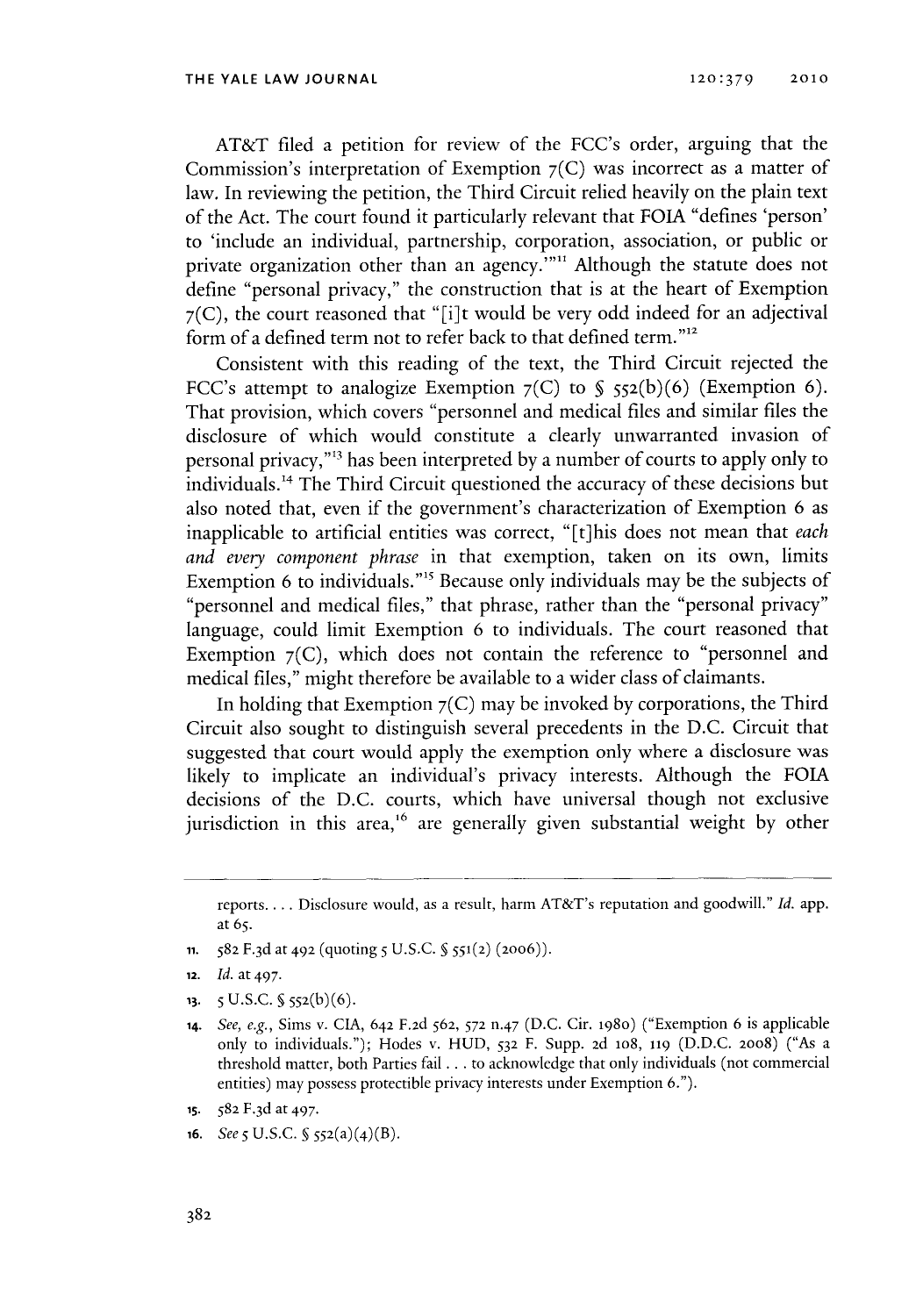courts, the Third Circuit dispensed with the competing precedents in a footnote. **<sup>17</sup>**

While most of the **D.C.** Circuit cases concerned the meaning of "personal privacy" in the context of Exemption  $6$ ,<sup>18</sup> upon which Exemption  $7(C)$  was in part modeled, *Washington Post Co. v. U.S. Department of Justice<sup>19</sup> was more* directly on point. In *Washington Post Co.,* Judge Abner Mikva, writing for an ideologically diverse panel that also included Judges Patricia Wald and David Sentelle, concluded that Exemption **7(C)** does not prevent the disclosure of "[i]nformation relating to business judgments and relationships."<sup>20</sup> The *Post* sought records from the Food and Drug Administration concerning an investigation into whether the **Eli** Lilly Company had failed to disclose adverse reactions to an arthritis drug that it marketed. Lilly attempted to block the disclosure on several grounds, including that it would compromise the company's "personal privacy" as protected **by** Exemption **7(C).** In rejecting the claim, the **D.C.** Circuit noted that "[t]he disclosures with which the statute **is** concerned are those of 'an intimate personal nature' such as marital status, legitimacy of children, identity of fathers of children, medical condition, welfare payments, alcoholic consumption, family fights, and reputation."<sup>21</sup>

The Third Circuit did not discuss *Washington Post Co.* in detail, noting only that, like an individual, a corporation has "a strong interest in protecting its reputation."<sup>22</sup> The panel then added, "to the extent that [the D.C. Circuit's] cases can be read to conflict with our textual analysis, we decline to follow them."<sup>23</sup> But, as this Comment argues below, even engaging the Third Circuit on its own textualist terms, there were strong arguments for Exemption  $7^{\circ}$  (C)'s inapplicability that neither the court nor the litigants adequately considered. These arguments turn on the meaning of the term "privacy," a matter to which the court devoted only passing attention.

- **19. 863 F.2d 96 (D.C.** Cir. **1988).**
- 20. *Wash. Post Co.,* **863 F.2d** at loo.
- **21.** *Id.* (quoting *Sims,* 642 **F.2d** at *573-74).*
- **22.** *AT&T,* **582 F.3d** at 498 n.6.
- **23.** *Id.*

**<sup>17.</sup>** *AT&T,* **582 F.3d** at 498 n.6.

**<sup>18.</sup>** Multi **Ag** Media **LLC v.** Dep't of Agric., 515 **F. 3d 1224, 1228 (D.C.** Cir. 20o8) ("[B]usinesses themselves do not have protected privacy interests under Exemption *6* **. . .** *."); see also Sims,* 642 **F.2d** at **572** n.47 ("Exemption **6** is applicable only to individuals."); Nat'l Parks **&** Conservation Ass'n v. Kleppe, *547* **F.2d 673,** *685* n.44 **(D.C.** Cir. **1976)** ("The sixth exemption has not been extended to protect the privacy interests of businesses or corporations.").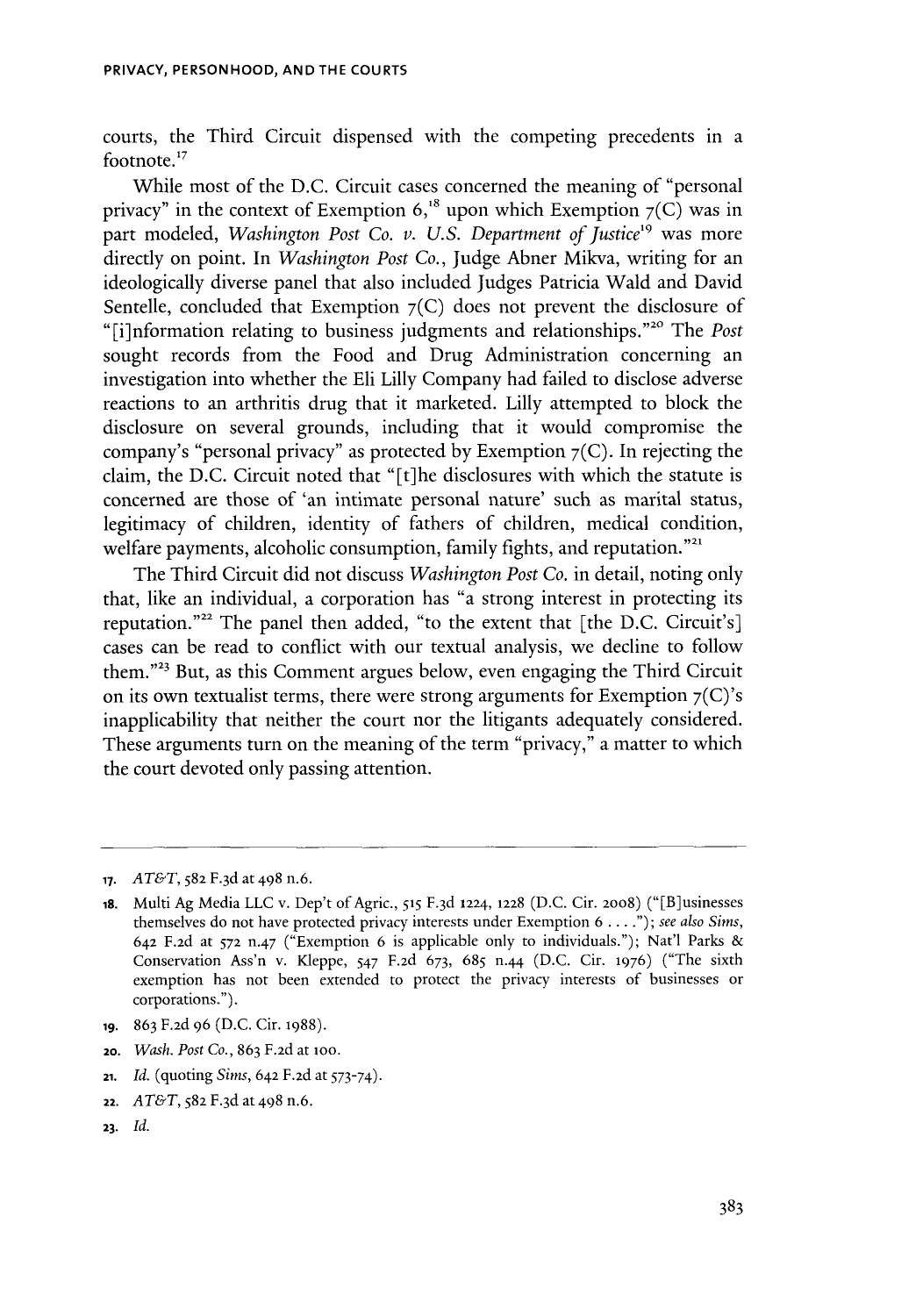## **II. FOIA PRIVACY**

The Third Circuit's analysis of Exemption **7(C)'s** plain language is open to the same critique to which the court subjected the FCC's Exemption **6** analogy. In emphasizing the broad statutory definition of the term "personal," the court overlooked the possibility that the noun that it modifies **-** "privacy" **-** might itself restrict the scope of the exemption. Indeed, careful attention to the term "privacy," as it is used both in the statute and in the law more generally, reveals the court's holding to be anomalous. Privacy, as it is properly understood, is an interest that is unique to individuals. Therefore, the Third Circuit erred in holding that Exemption **7(C)** removed the AT&T files from FOIA's reach.

While corporations clearly have an interest in maintaining the confidentiality of certain information, that interest is not a privacy interest. Confidential business information is protected **by** another **FOIA** provision, Exemption 4, which limits disclosure **by** federal agencies of "trade secrets and commercial or financial information obtained from a person and privileged or confidential."<sup>24</sup> It was precisely because the billing information that AT&T's competitors requested from the **FCC** did not fall within the scope of Exemption 4 that the company was forced to claim the personal privacy exception.

The treatment of the term "privacy" in **FOIA** itself is an instructive place to begin this inquiry. The word appears only three times in the statute and each time is modified **by** the adjective "personal." Two of these appearances come in the context of the statutorily defined exemptions to FOIA's generally permissive disclosure regime. Exemption **7(C),** the provision at issue *in AT&T,* is one; the other is Exemption **6,** which, as was noted above, is widely viewed as applying only to individuals. The recurrence of this phrase in the two exceptions provides strong evidence for concluding that Exemptions **6** and **7(C)** should **be** read to complement one another. **If** we accept the validity of prior constructions of Exemption **6,** this complementarity would suggest that both exemptions should be restricted to natural persons.

While the Third Circuit pointed to Exemption 6's reference to "medical and personnel files" as a basis for distinguishing the two provisions, that language describes the type of record to which the provision applies, not the nature of the harm that it contemplates. There is no question that Congress intended Exemptions **6** and **<sup>7</sup> (C)** to govern different types of records. As noted above, Exemption **7(C)** applies only to "records or information compiled for

**<sup>24-</sup> 5 U.S.C. § 552(b)( <sup>4</sup> ) (2006).**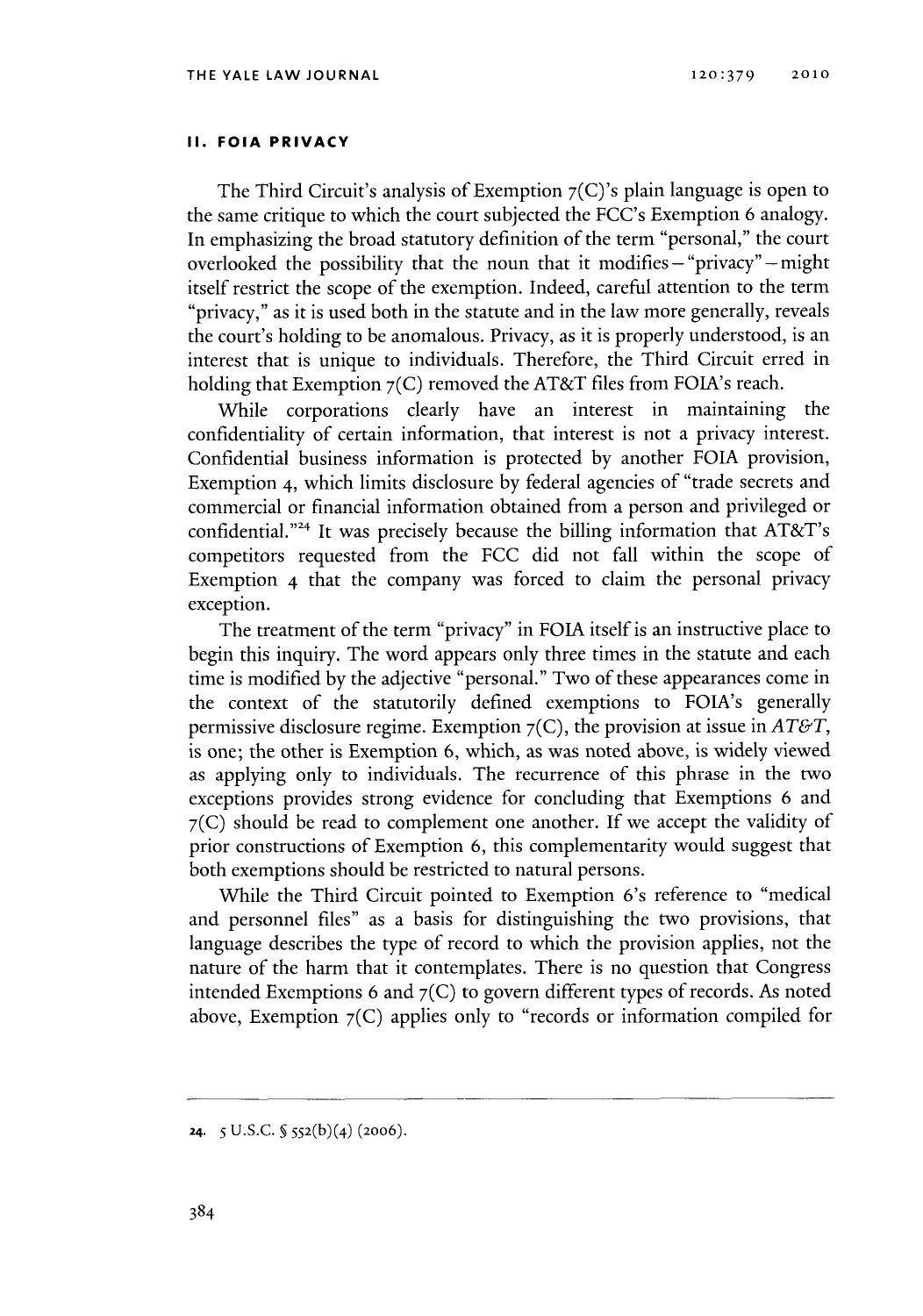law enforcement purposes."<sup>25</sup> Exemption 6, as the Third Circuit noted, is directed at a different subset of government records - medical, personnel, and "similar" files.<sup>26</sup> But although the types of records that come within the two provisions may differ, the harm from disclosure that they contemplate is the same: an "unwarranted invasion of personal privacy."<sup>27</sup> This phrase gives scope both to Exemption 6's reference to "similar files" and to the circumstances under which Exemption **<sup>7</sup> (C)** should operate to block the release of records. As noted above, there is wide agreement that Exemption 6's open-ended reference to "similar files" does not make it available to artificial entities.<sup>28</sup> This, in turn, suggests that like Exemption **6,** Exemption **7(C)** should be understood to be available only to individuals.

In addition to the textual similarities, there are also structural reasons to read the two provisions and their references to "personal privacy" in parallel. Exemption **6** protects the individual's privacy interest in documents generated in connection with the government's role as an employer and a provider of social services. Exemption **7** then deals separately with "records or information compiled for law enforcement purposes." Documents in this latter class are publicly available subject to specific carve-outs, so section **C** provides specific protection to ensure that the "individual's control of information concerning his or her person,"<sup>29</sup> to which Exemption 6 attends, is not compromised in the law enforcement context. This structural relationship has been recognized **by** the Department of Justice, whose *Guide to the Freedom of Information Act* has long noted that Exemption **7(C)** is "the law enforcement counterpart to Exemption **6."3o**

Admittedly, there are important textual differences between the exemptions. In addition to referencing different classes of records, two features of Exemption **7(C)** suggest that it may be triggered more easily than Exemption **6.** First, whereas Exemption **6** requires that any invasion of privacy that would result from disclosure be "clearly unwarranted," Congress removed the modifier from Exemption **7(C)** in response to executive branch concerns

**25.** *Id.* **§ 5 52(b) (7) (C);** *see supra* note **9** and accompanying text.

- **27.** *Id.*  $\{\$ \} 552(b)(6), (b)(7)(c).$
- **28.** *See supra* note **18.**

**30. U.S.** DEP'T OF **JUSTICE,** GUIDE TO THE FREEDOM OF **INFORMATION ACT561** (2009).

**<sup>26.</sup>** *Id.*  $\sqrt{5}$  552(b)(6).

**<sup>29.</sup>** U.S. Dep't of Justice v. Reporters Comm. for Freedom of the Press, 489 U.S. 749, 763 **(1989).**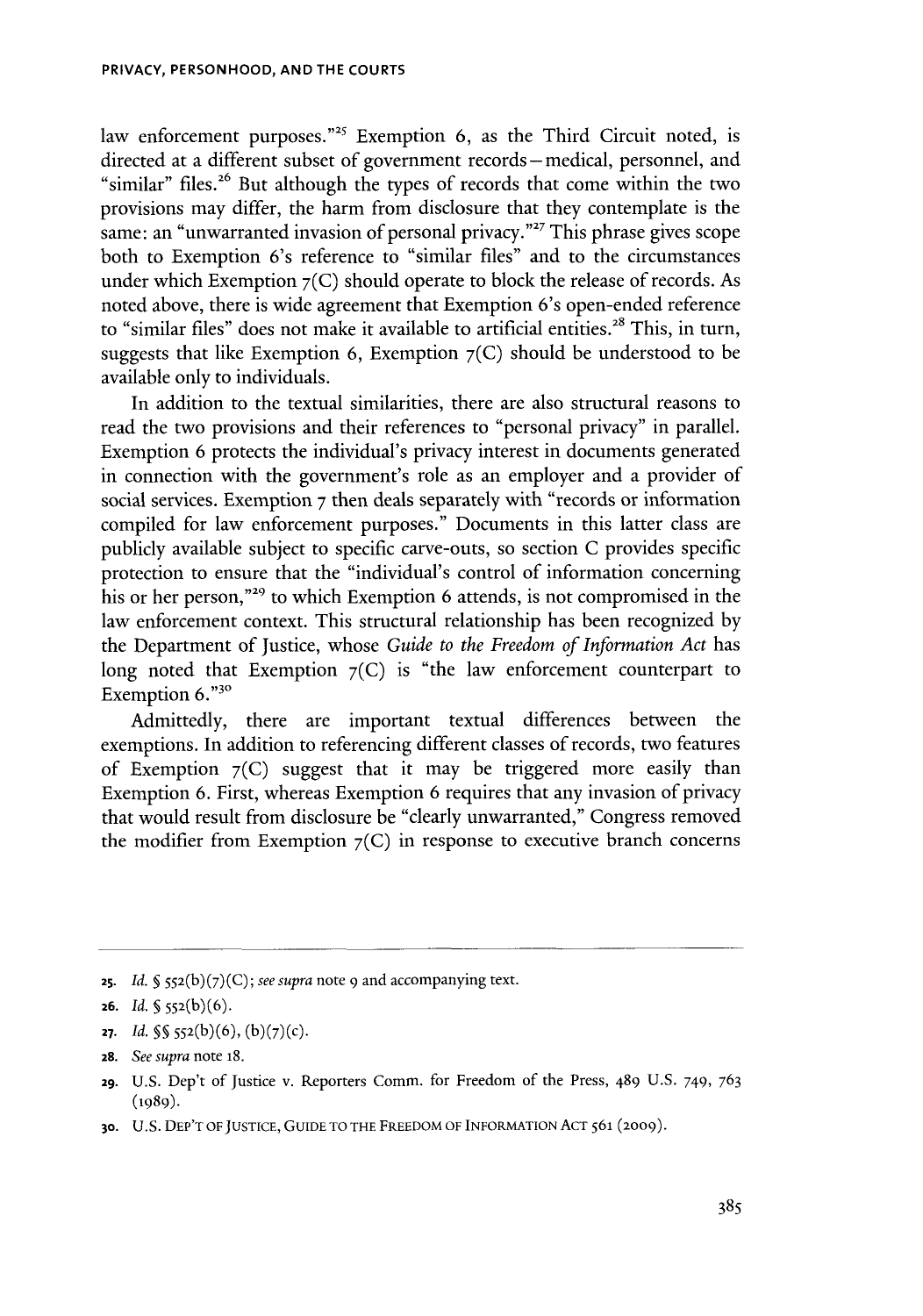about law enforcement efficacy and individual privacy.31 Second, Exemption **6** requires that the asserting agency find that the disclosure in question "would constitute" an invasion of privacy, while Exemption  $7(c)$  requires only a finding that the disclosure "could reasonably be expected to constitute" such an invasion.<sup>32</sup> Consequently, as the Supreme Court recognized in its only decision addressing the exemptions in detail, "the standard for evaluating a threatened invasion of privacy interests" in the context of Exemption  $7(C)$  is somewhat broader than the standard that attaches to personnel, medical, and similar files.<sup>33</sup>

But these differences go to the severity of the privacy threat that must **be** shown to avoid disclosure. They do not speak to the nature of the threatened violation nor, most importantly, to whom it may occur. **Of** course, as the Third Circuit recognized, "Corporations, like human beings, face public embarrassment, harassment, and stigma because of [their] involvement [in criminal investigations]."34 But the harm to an individual of an embarrassing disclosure is fundamentally different from the harm that a corporation suffers under similar circumstances. While a corporation may experience financial loss due to the circulation of compromising information, disclosures that impinge on "the individual's control of information concerning his or her person"<sup>35</sup> may implicate the subject's thoughts, sentiments, and emotions in a deep and unpredictable manner. Although it might be efficacious to provide corporations with broad protections under Exemption **7(C)** as a means of "encouraging [them] -like human beings **-** to cooperate and be forthcoming in such investigations,"<sup>36</sup> the exemption's core concern is not with assuring compliance so much as with protecting an interest that, as **I** argue in Part **IV,** is unique to human beings.

**32.** *5* **U.S.C. § 552.**

- **34. AT &** T v. **FCC, 582 F.3d 490,** 498 n.5 **(3d** Cit. **2009).**
- **35.** *Reporters Comm. for Freedom of the Press,* 489 **U.S.** at **763** (describing, in dicta, "the common law and the literal understandings of privacy").
- **36.** *AT&T,* **582 F.3d** at 498 n.5.

**<sup>31.</sup>** *See* Letter from President Gerald R. Ford to Senator Edward M. Kennedy (Aug. **20, 1974),** *reprinted in* **120 CONG. REC. 33,158 (1974);** Letter from President Gerald R. Ford to Representative William Moorhead (Aug. **20, 1974),** *reprinted in* **120 CONG. REC. 34,162-63 (1974).**

**<sup>33.</sup>** *Reporters Comm. for Freedom of the Press,* 489 **U.S.** at *756; see also* SafeCard Servs., Inc. v. **SEC, 926 F.2d 1197, 12o6 (D.C.** Cir. **1991)** (noting that Exemption **7(C)** authorizes the categorical withholding of information that identifies third parties in law enforcement records whereas the modifier in Exemption 6's reference to a "clearly unwarranted invasion" is generally understood to incorporate notions of balancing public and private interests).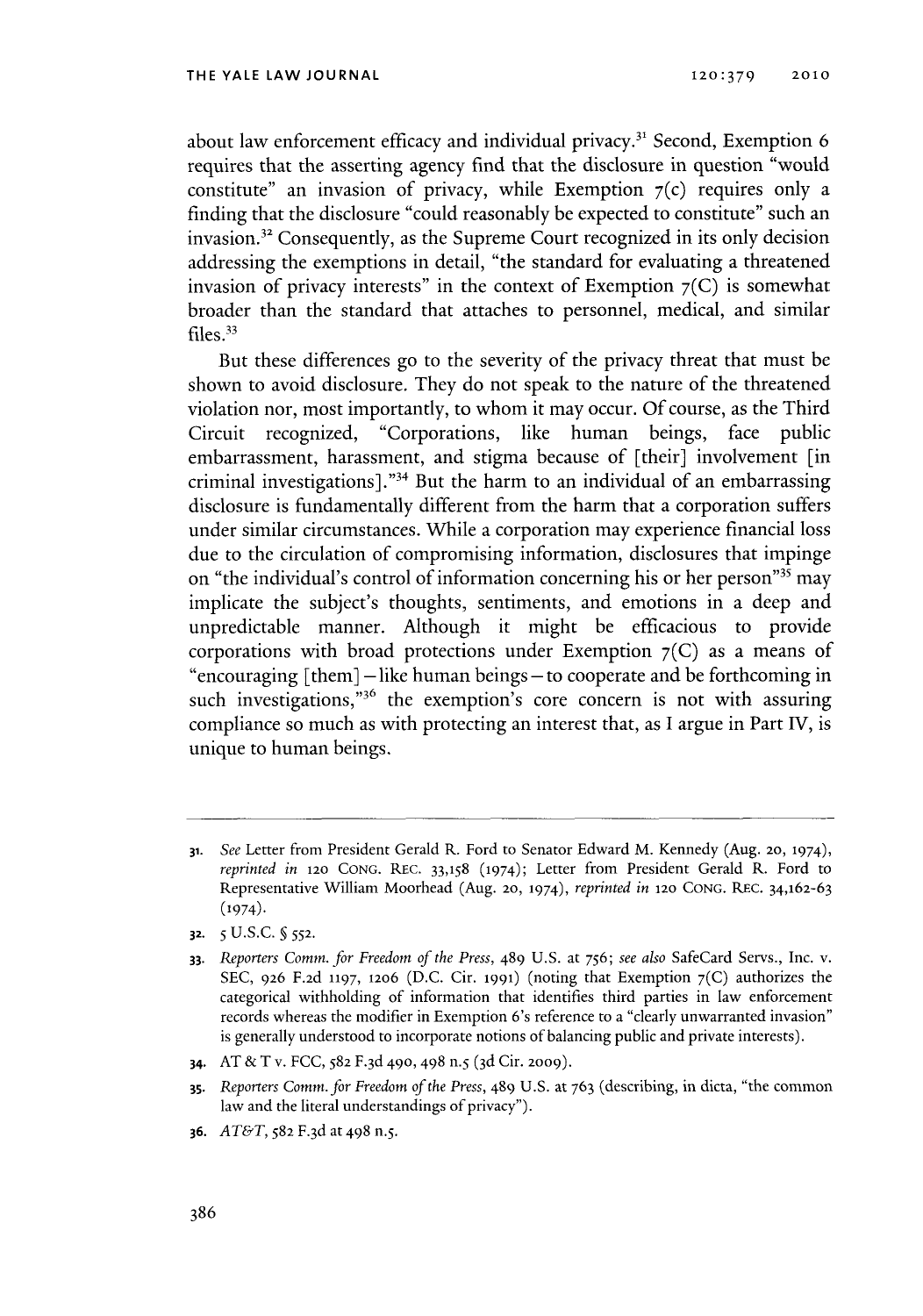#### **III.LEGAL PRIVACY**

Recognizing, perhaps, that the harms stemming from disclosure of confidential information are more fundamental for individuals than they are for business or political entities, the law outside of the **FOIA** context has tended to analyze "privacy" as an individual interest rather than an institutional one. Although a broad survey of the law on corporate privacy is beyond the scope of this Comment, reference to prominent statutes and common law doctrines that incorporate notions of privacy provides support for this position. To take just one example, Congress has chosen to exclude artificial persons from the safeguards embodied in the Privacy Act **of 1974,** which establishes fair practices for the government's handling of personally identifiable information.<sup>37</sup> The legislative history makes clear that this was a conscious decision. Congress found that the collection, maintenance, use, and dissemination of personal information **by** federal agencies posed a threat to the privacy of "individuals" specifically.<sup>38</sup> The strong implication is that, in refusing to extend the protections of the Act to artificial entities, Congress determined that such entities lack a protectable privacy interest.

State courts and legislatures across the United States have reached a similar conclusion in the private law context. The topic of privacy has figured prominently in tort law since **1890,** when Samuel Warren and Louis Brandeis published their seminal article arguing that a series of seemingly unrelated court decisions on subjects as disparate as defamation, trespass, and breach of implied contract were implicitly concerned with protecting the plaintiffs right to privacy." The "complex of four" privacy torts, as outlined **by** William Prosser in an influential law review article<sup>40</sup> and later incorporated into the *Restatement (Second) of Torts,* include: intrusion upon seclusion, public disclosure of private information, publication of information that places an individual in a false light, and appropriation of a person's name or likeness.<sup>41</sup> Following Prosser and the *Restatement,* most states now recognize some or all of the privacy torts either as a matter of common law or statute.<sup>42</sup>

**<sup>37.</sup>** Privacy Act **of** 1974, Pub. L. No. **93-579, § 2(a)(1), 88** Stat. **1896, 1896** (codified as amended at **5 U.S.C. §** 552a (2006)).

**<sup>38.</sup>** *Id.* (reciting congressional findings).

**<sup>39.</sup>** Samuel **D.** Warren **&** Louis **D.** Brandeis, *The Right to Privacy,* 4 HARV. L. REV. **193** (1890).

**<sup>40.</sup>** William L. Prosser, *Privacy,* 48 **CALIF.** L. REV. **383, 388-89 (1960)**

**<sup>41.</sup> RESTATEMENT (SECOND)** OF TORTS **§ 65 2A (1977).**

**<sup>42.</sup>** *See* **ANITA** L. **ALLEN,** PRIVACY LAW **AND SOCIETY 32 (2007).**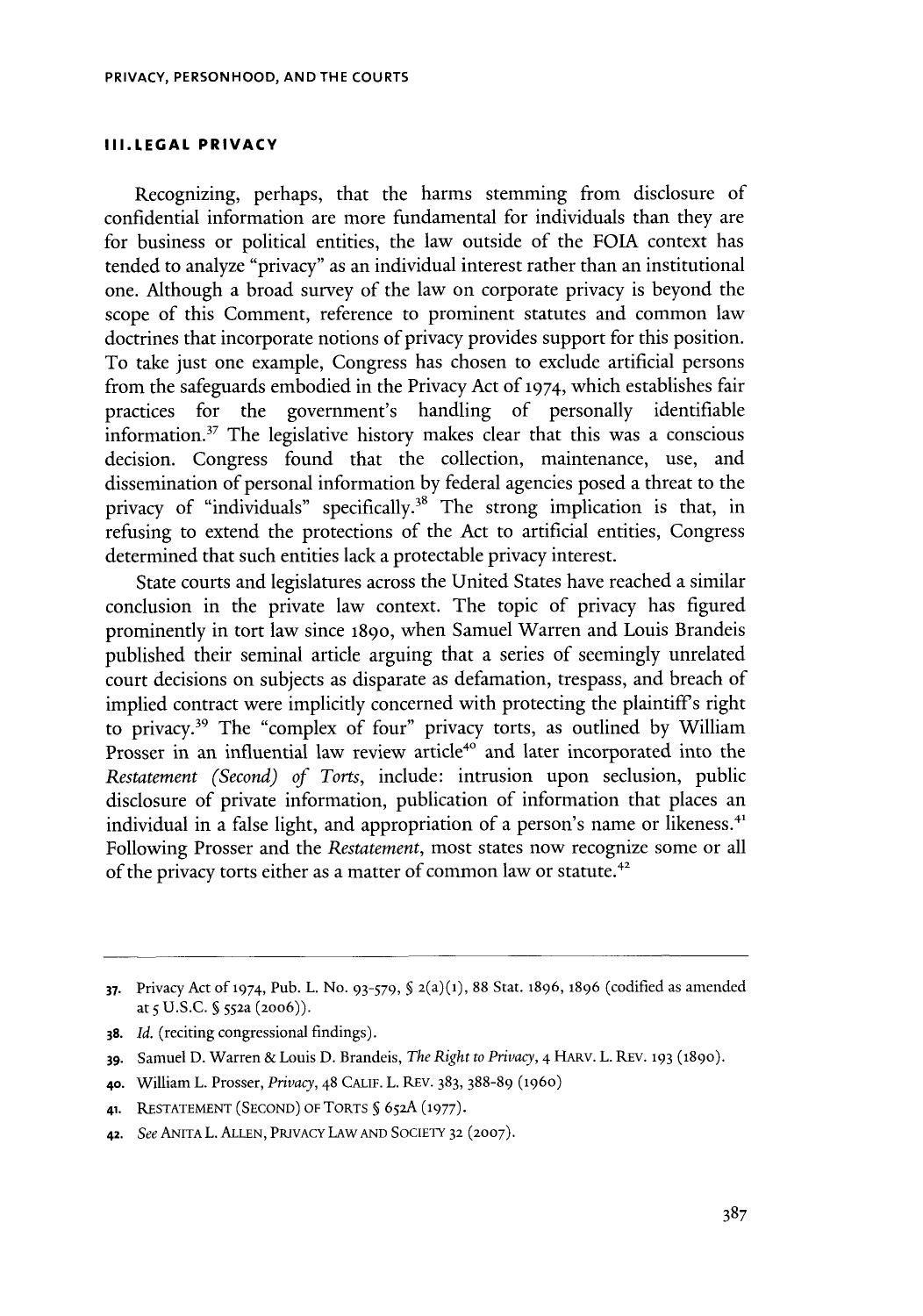Despite the wide diffusion of the tort law of privacy, however, there **is** currently no American jurisdiction in which corporations possess a right to sue under the classic privacy torts. 43 As one Massachusetts judge recently noted, **"A** corporation is not an individual with traits of a **highly** personal or intimate nature."<sup>44</sup> Thus, actions that were intended to remedy wrongs such as "damage[d] feelings and sensibilities" are inapplicable to entities that are incapable of experiencing this type of harm.<sup>45</sup> The consensus among state courts thus seems to be that, although corporations have an interest in protecting their reputations and their secrets, to do so they must rely on the law **of** defamation, trademark, copyright, trade secrets, and unfair trade practices. This understanding in the state court system fits nicely with the interpretation of FOIA's structure that **I** advanced above. Exemption 4, which provides protection for "privileged or confidential" trade secrets and information, is the statutory analogue of common law actions that protect commercial interests. The concept of privacy is simply inapplicable to artificial entities in either context.

The law in the Fourth Amendment context is not inconsistent with statutory and common law schemes that uniformly restrict privacy claims to natural persons. It is true that the Supreme Court, in a **1977** decision, explicitly characterized a warrantless seizure of documents as violative of the possessor corporation's "privacy."<sup>46</sup> But this reference must be understood in light of the Court's tendency to use the word "privacy" as a term of art in discussing the scope of the Fourth Amendment's coverage. This practice finds its origins in *Katz v. United States,* a case that required the Justices to pass on the constitutionality of a warrantless wiretap of a public phone booth.<sup>47</sup> Rejecting a line of prior decisions in which the applicability of the Fourth Amendment turned on whether the government had committed common law trespass, the *Katz* Court pronounced the government's conduct unconstitutional, declaring

- **45. ALLEN,** *supra* note **42,** at **113.**
- **46. G.M.** Leasing Corp. v. United States, **429 U.S. 338,** 354 **(1977).**
- **47.** Katz v. United States, **389 U.S.** 347 (1967).

**<sup>43.</sup>** *See, e.g.,* Felsher v. Univ. of Evansville, *755* **N.E.2d** *589,* 594 (Ind. **2001)** (holding that a unversity, as an artificial entity, could not assert a privacy claim for appropriation against a former employee who attached its name to his website); **RESTATEMENT (SECOND) OF TORTS § 6521** cmt. c **("A** corporation, partnership or unincorporated association has no personal right of privacy.").

<sup>44.</sup> Warner-Lambert Co. v. Execuquest Corp., 691 **N.E.2d** 545, 548 (Mass. 1998) (internal quotation marks omitted) (quoting Bratt v. International Business Machs. Corp., **392** Mass. so8, **518** (1984)) (upholding a summary dismissal on the grounds that, as a corporation, the plaintiff lacked standing to bring a privacy action).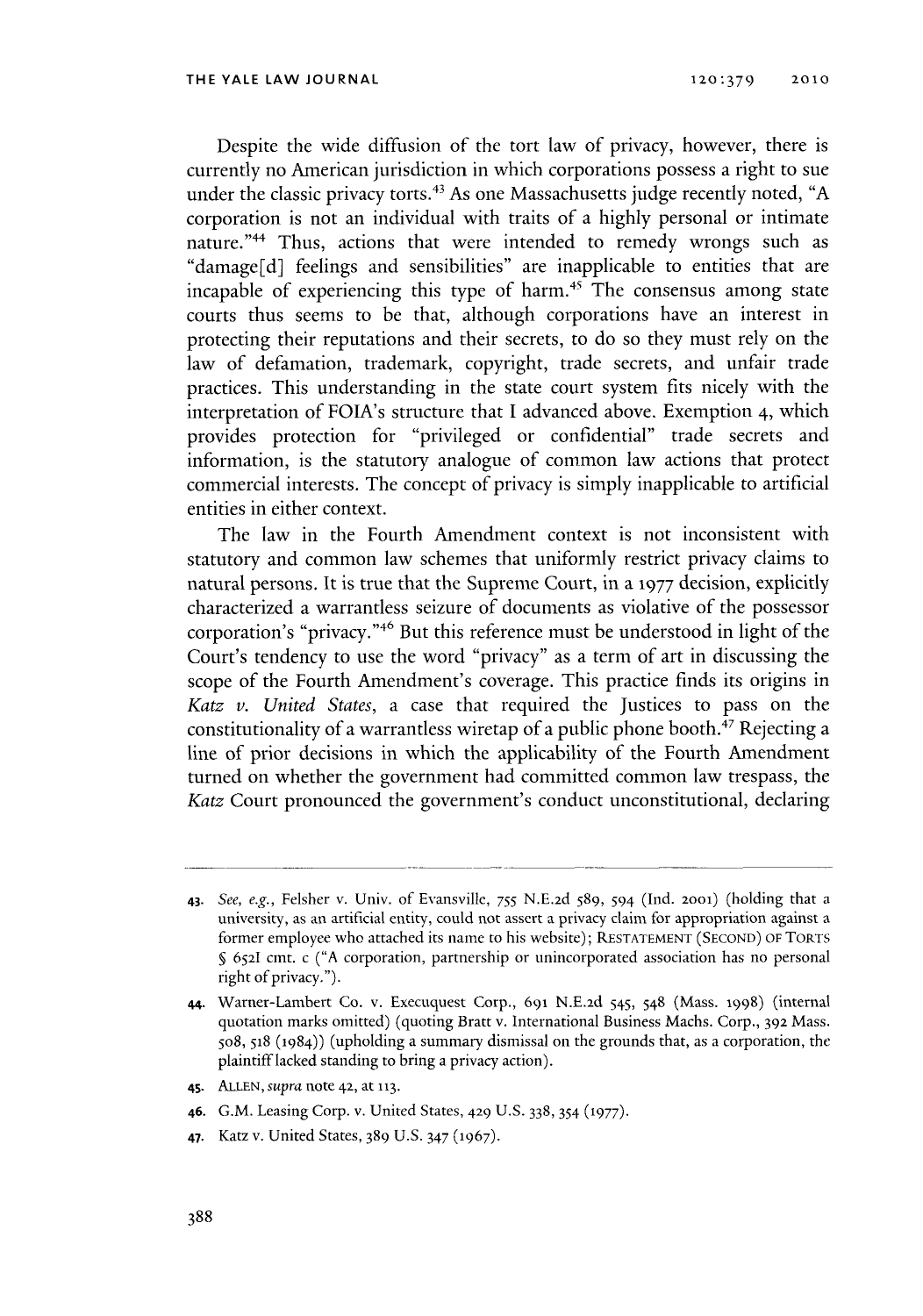that "the Fourth Amendment protects people, not places."48 justice Harlan's concurring opinion in that case established the now-dominant test for determining the scope of the Fourth Amendment's protections. That test requires that the party asserting a constitutional violation exhibit a subjective expectation of privacy in the information at issue and that the expectation be one that society is prepared to recognize as reasonable. 49 In recent years, however, the Court's "reasonable expectation of privacy" test has come under attack as jurists and commentators have recognized both that the term "privacy" has become a misleading label for the way that Fourth Amendment doctrine operates in practice and that, at the same time, it has constrained the constitutional jurisprudence in ways that might **be** undesirable.

The first basis for critique-that the "privacy" label fails to describe accurately how the court assesses the coverage of the Fourth Amendmentarises from the observation that a significant amount of information that is popularly considered to be private has been determined **by** the Court to fall outside of the Fourth Amendment's scope. Thus, for example, although the Supreme Court ruled in **1978** that bank records are not private within the meaning of the Fourth Amendment,<sup>50</sup> Congress has subsequently acted through the Right to Financial Privacy Act to limit the ability of law enforcement to obtain these records without judicial supervision.<sup>51</sup> The name of the statute demonstrates quite clearly that the popular notion of what constitutes private information differs substantially from what the Court labels as private for constitutional purposes. The dynamic between Congress and the Court on display in the bank records cases has been replicated in the context of telecommunications privacy law as well as in any number of other areas in which the Court has spoken to the Fourth Amendment's applicability.<sup>52</sup> The proliferation of statutory and common law schemes that, like the Privacy Act and the statutes mentioned above, aim to secure an individual's confidential information, attests to the fact that our shared conception of privacy as a value is much broader than the interests secured **by** the Constitution. Indeed, Orin Kerr has argued recently that, despite the Court's persistent claims that it decides Fourth Amendment cases involving new technologies on the basis of

**<sup>48.</sup>** *Id.* at **351-53.**

**<sup>49.</sup>** *Id. at* **361** (Harlan, **J.,** concurring).

**<sup>50.</sup>** United States v. Miller, **425 U.S.** *435,* 443 **(1976).**

si. *See* Right to Financial Privacy Act, **12 U.S.C.** 55 **3401-3422 (20o6).**

**<sup>52.</sup>** See, for example, the Pen Register and Trap and Trace Devices Act, **18 U.S.C. §§ 3121-3127 (2006),** which Congress passed to protect the privacy of numbers dialed from a telephone after the Supreme Court ruled in *Smith v. Maryland,* **442 U.S. 735 (1979),** that such numbers were not "private" in the Fourth Amendment sense.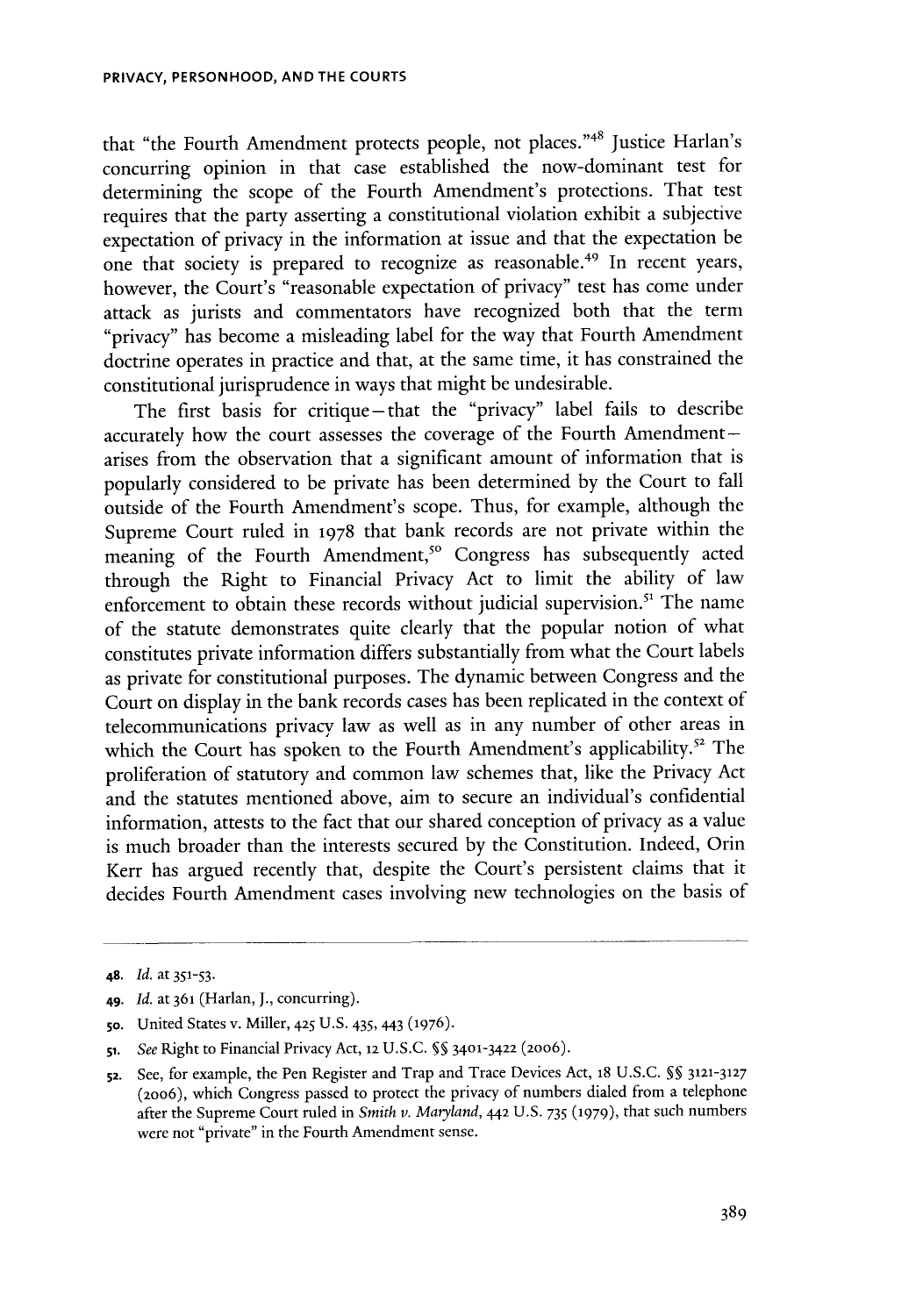what would constitute a "reasonable expectation of privacy," the Court in fact often relies on property-based principles that are traceable to the pre-Katz era.<sup>53</sup> Thus, privacy in the Fourth Amendment context is not the conceptually thick, socially laden notion that underlies popularly enacted statutes and incrementally developed common law. Rather than being understood as "an overarching value," Fourth Amendment privacy is "a quantifiable fact that can be used to help resolve concrete legal disputes."<sup>54</sup>

Nor is it clear that it would be desirable if the scope of the Fourth Amendment were, as the Court claims it is, determined **by** social expectations as to what constitutes private information. Indeed, the other major critique of Justice Harlan's privacy test is that, in purporting to import a set of norms developed to govern private persons, the test fails to account for the ways in which state actors are both authorized to intrude into individuals' lives in a way that an average member of society is not, and a greater threat to individual autonomy due to their distinctive power.<sup>55</sup> Moreover, by linking the Fourth Amendment exclusively to social conventions, we run the risk that the increasingly nonprivate nature of our modern world will erode any limitations that the Amendment might impose on government action.

These observations have led some judges and commentators to suggest that, rather than privacy, the individual interest at stake in the Fourth Amendment context might more appropriately be described as an interest in being free from unjustified or discriminatory government infringement on autonomy.56 Dissenting in *Illinois v. Andrea-a* case holding that, once searched, a container falls outside the scope of Fourth Amendment protections<sup>57</sup> - Justice Brennan took pains to remind the majority that "the right of the people to be secure" includes a right not only to protect the privacy of information but also to be free from the unnecessary interference of government actors specifically, whether or not that interference threatens to

**<sup>53.</sup>** Orin **S.** Kerr, *The Fourth Amendment and New Technologies: Constitutional Myths and the Case for Caution, 102 MICH. L. REV. 801, 838 (2004).* 

**<sup>54.</sup>** Scott **E.** Sundby, *"Everyman "'s Fourth Amendment: Privacy or Mutual Trust Between Government and Citizen?,* 94 **COLUM.** L. REV. **1751, 1760 (1994)** (emphasis omitted).

**<sup>5</sup>s.** *See, e.g.,* Jed Rubenfeld, *The End of Privacy,* **61 STAN.** L. REV. **101, 117-19 (2008)** (arguing for the abandonment of the "reasonable expectation of privacy" test in favor of a "repoliticized" Fourth Amendment).

**<sup>56.</sup>** *See* Timothy Casey, *Electronic Surveillance and the Right To Be Secure,* **41 U.C.** DAvIS L. REv. **977, 1030-31 (2008);** Jed Rubenfeld, *The Right of Privacy,* **102** HARV. L. REV. **737, 737 (1989);** Sundby, *supra* note *54,* at **1777-85.**

**<sup>57.</sup>** 463 **U.S.** *765,* **773 (1983).**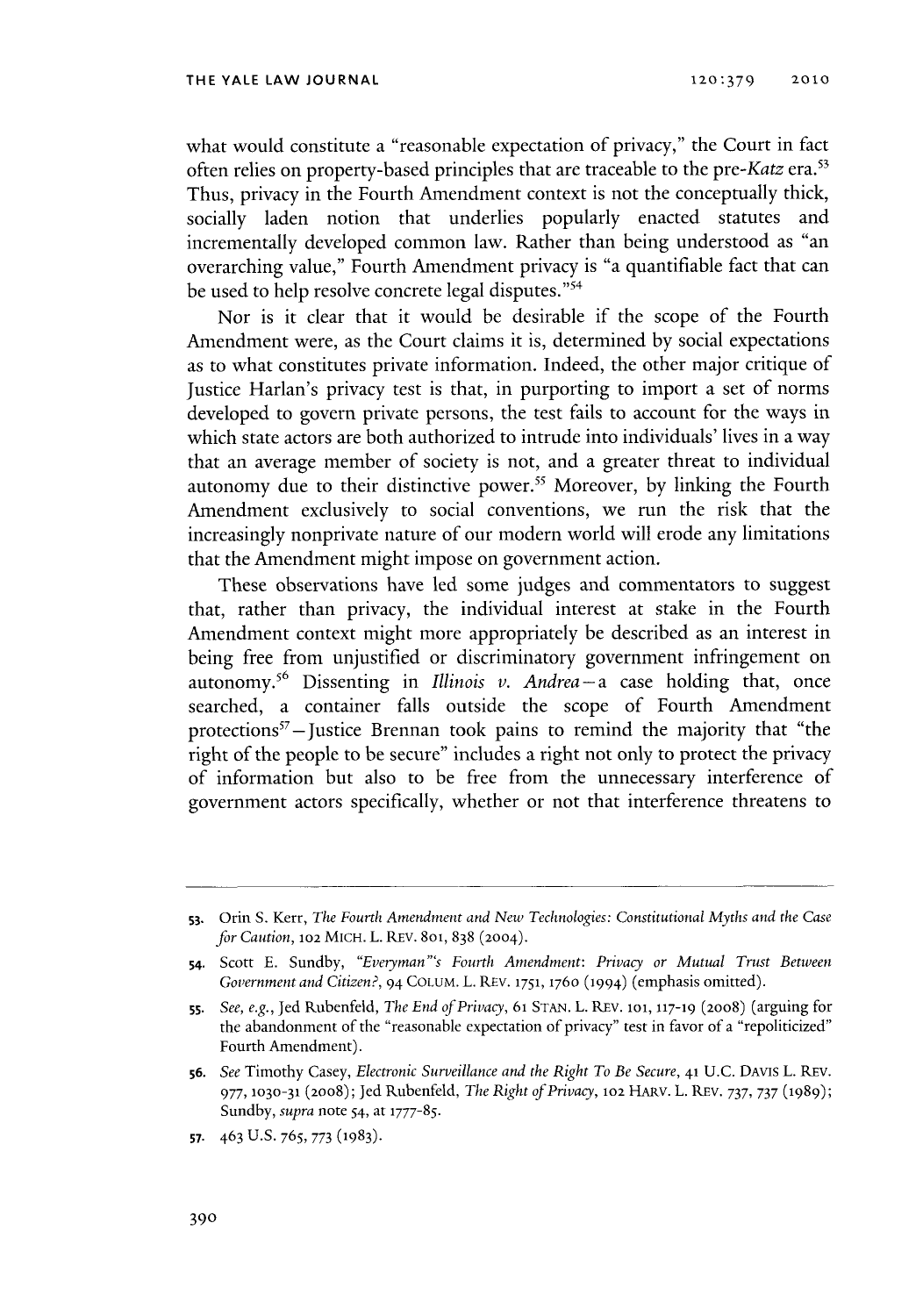reveal confidential information.<sup>58</sup> Indeed, one might understand the Supreme Court's recent decision in *Kyllo v. United States,"* which held that the Fourth Amendment was violated where police used a thermal camera to photograph the exterior of a home without first obtaining a warrant, as a recognition that information that might generally be considered not to be private (such as the heat emanating from a wall exposed to the world) could nevertheless fall within the Fourth Amendment's proscription of unreasonable searches and seizures.

Recognizing that privacy in the Fourth Amendment context is not equivalent to the concept of privacy as it is understood popularly and in other legal contexts allows us to understand better why the Court has seen fit to distinguish between individuals and corporations in the way that it analyzes Fourth Amendment interests. The Court has acknowledged that the privacy interest envisioned **by** the Fourth Amendment where an individual is concerned is qualitatively different from the rights against unreasonable search and seizure possessed **by** a corporation. As Justice Jackson wrote in *United States v. Morton Salt Co.,<sup>60</sup>* "[C]orporations can claim no equality with individuals in the enjoyment of a right to privacy."<sup>61</sup> Indeed, one federal district court has recently rejected the argument that corporations enjoy "full blown" privacy rights under the Constitution, reading the Fourth Amendment to provide corporations with only a limited "right to attack general warrants, which the Framers abhorred, or with a basic due process right against clearly abusive government searches and seizures."<sup>62</sup> Decisions such as these, that limit the ability of corporations to lay claim to privacy rights, are consistent not only with the understanding of the Fourth Amendment that **I** advanced above but also with the large body of theoretical literature-to which **I** turn in the next Part-that views privacy as an interest that is unique to natural persons.

### **IV. PRIVACY THEORY**

Although "the question of the statutory meaning of privacy under the FOIA **is,** of course, not the same as the question whether a tort action might lie for invasion of privacy or the question whether an individual's interest in privacy **is**

**<sup>58.</sup>** 463 **U.S. 765, 775 (1983)** (Brennan, **J.,** dissenting).

*<sup>59.</sup>* **553 U.S. 27 (2001).**

**<sup>6</sup>o. 338 U.S. 632 (1950).**

**<sup>61.</sup>** *Id.* at **652.**

**<sup>62.</sup>** United States v. Agriprocessors, Inc., **2009 U.S.** Dist. **LEXIS 65165,** at \*4 **(N.D.** Iowa July **28, 2009).**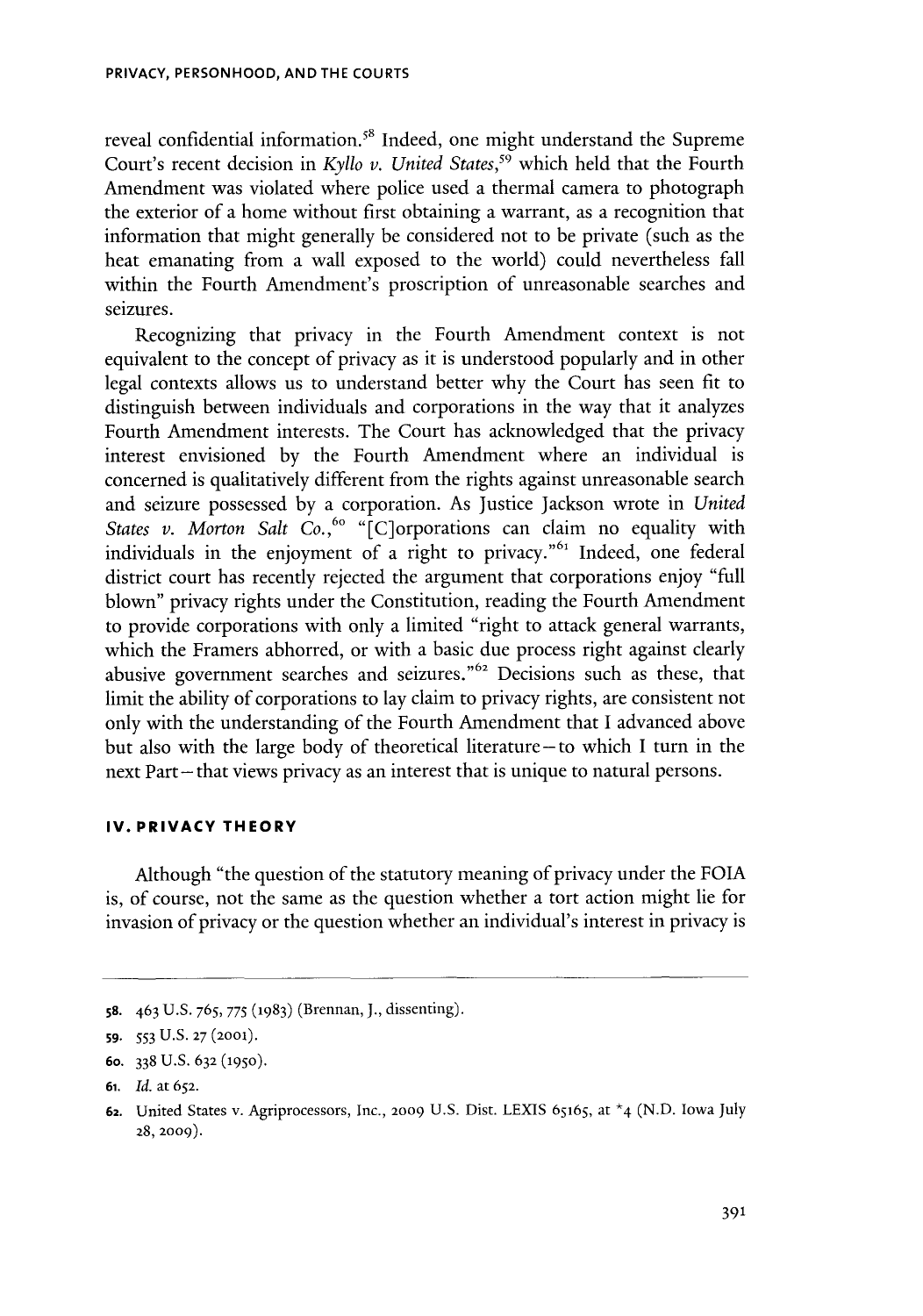protected **by** the Constitution,"63 reference to these related areas of the law helps us to see that "privacy" is a concept that is intimately tied up with the individual and her relationship to the world. This understanding is confirmed **by** the vast body of critical literature that attempts to grapple with the concept of privacy, its substance, and its limitations.

Theorists differ somewhat on the exact meaning and scope of the right to privacy. Nevertheless, there is a widely shared consensus that privacy claims are potent for the very reason that they are so tightly bound up with what it means to be a freestanding and autonomous individual. This view is quite clearly on display in Samuel Warren and Louis Brandeis's above-mentioned article in the *Harvard Law Review, the locus classicus* of legal privacy theory.64 Solitude and privacy, they argue, are "essential to the individual" in an increasingly intense and complex world.<sup>65</sup> Legal protections for privacy are necessary in order for individuals to enjoy their lives to the fullest and thereby achieve their full personhood. Warren and Brandeis's emotionally tinged account contains little suggestion that they would favor expanding privacy protections to artificial persons. Indeed, it is precisely the naturalness of the individual that they seek to protect from an increasingly mechanized and bureaucratized modern world.

Warren and Brandeis's notion-that privacy is important for constructing an image of oneself in relation to the chaos of the outside world- intersects with another important and slightly different theory of privacy's function. This is the widely shared idea that the value of privacy lies primarily in its utility as a tool for structuring relations with other persons and, in particular, for controlling one's self-presentation. As a legal construct, privacy goes beyond the law of search and seizure or defamation to ensure that an individual may "rely on others to complete the picture of him of which he himself is allowed to paint only certain parts."6 6 Robert Post, for example, suggests that **by** allowing an individual "to press or to waive territorial claims" or "to choose respect or

**<sup>63.</sup> U.S.** Dep't of Justice v. Reporters Comm. for Freedom of the Press, 489 **U.S.** 749, **762 n.13 (1989).**

**<sup>64.</sup>** *See* Warren **&** Brandeis, *supra* note **39,** at **196** ("The intensity and complexity **of** life, attendant upon advancing civilization, have rendered necessary some retreat from the world, and man, under the refining influence of culture, has become more sensitive to publicity, so that solitude and privacy have become more essential to the individual; but modern enterprise and invention have, through invasions upon his privacy, subjected him to mental pain and distress, far greater than could be inflicted **by** mere bodily injury.").

**<sup>65.</sup>** *Id.*

**<sup>66.</sup>** Erving Goffman, *The Nature of Deference and Demeanor, in* **INTERACTION RITUAL: ESSAYS IN FACE-TO-FACE BEHAVIOR** 47, 84 (Transaction Publishers **2005) (1967).**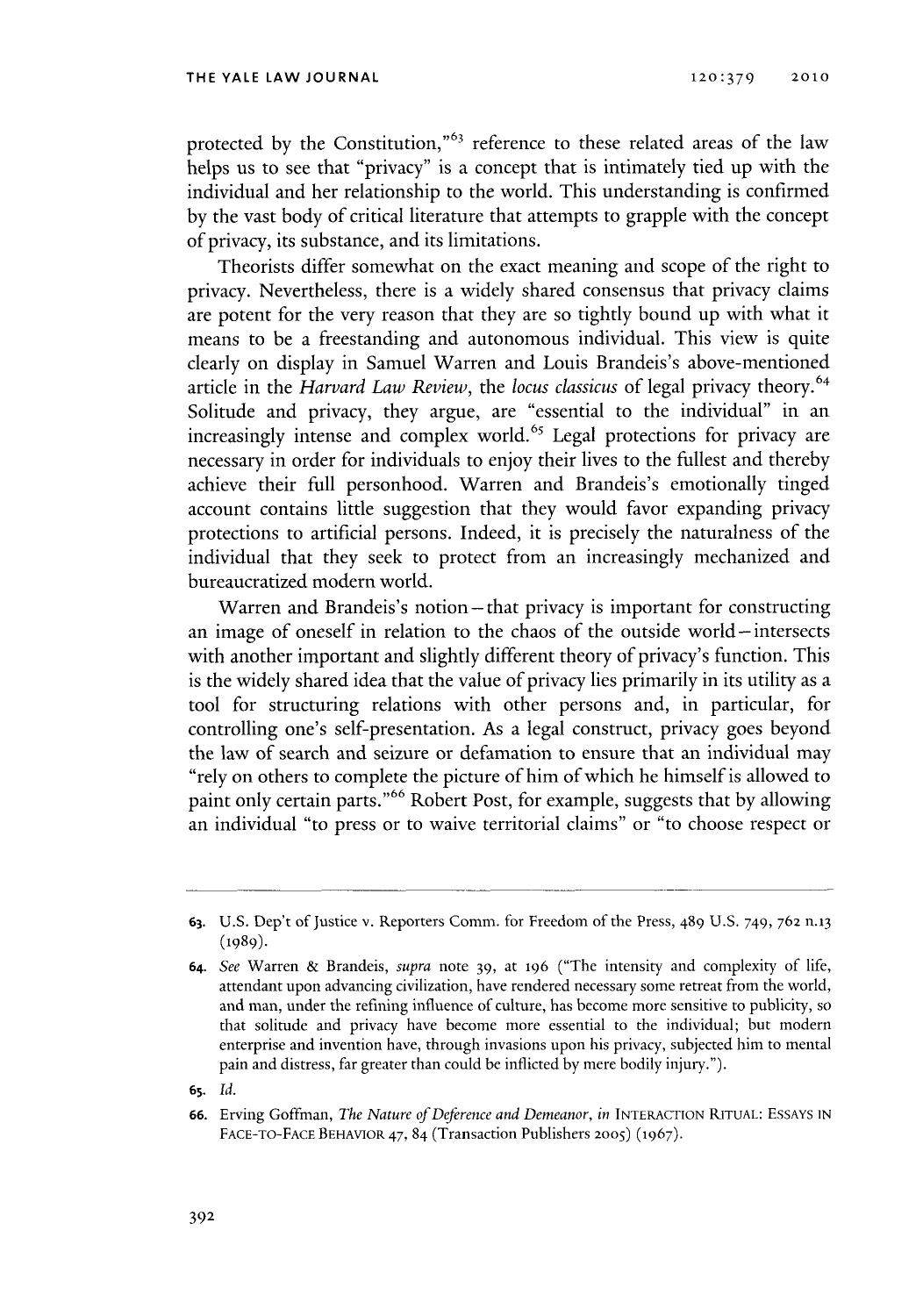intimacy," privacy is "deeply empowering for his sense of himself as an independent or autonomous person."

This odd state of affairs, in which an individual's "sense of himself as an independent or autonomous person" is vindicated only through the collective actions of the community that he inhabits,<sup>68</sup> is entirely inapplicable to corporations, which are both defined and circumscribed **by** the positive law that creates them. Certainly, corporations have an interest in controlling perceptions of themselves in much the same way that individuals do. As has already been noted, however, the stakes in this game of self-presentation for the individual are significantly different from those that confront corporations. While corporations' financial fortunes may rise and fall with public perceptions of them, "the ability **...** to construct out of the multiplicity of one's experience and expectations an individual personality" is a fundamentally human feature, indeed "the definitive characteristic of human beings."<sup>69</sup>

Another function of privacy, alluded to **by** Post above, is its important role in facilitating interpersonal intimacy, a uniquely human good. **By** providing the possibility that some aspects of ourselves may be kept from the public at large, privacy allows us to maintain a stock of intimate, secret information that we may disclose to whomever we choose. These confidences in turn may serve, in Charles Fried's terms, as "moral capital" that promotes feelings of love and friendship unique to the human condition.<sup>70</sup>

Finally, Jed Rubenfeld's conception of privacy as an antitotalitarian principle is particularly useful for understanding the inapplicability of the concept to corporate persons. In Rubenfeld's view, privacy is important because it "prevents the state from imposing on individuals a defined identity."<sup>1</sup> Exemption  $7(C)$  fits this conceptualization nicely, since the provision is quite clearly intended to avoid disclosures of items, such as evidence of a criminal or civil investigation, that would lead the claimant to be viewed in a negative or undesirable light **by** the general public. However, Rubenfeld's account has purchase only where those persons claiming a privacy

**<sup>67.</sup>** Robert **C.** Post, *The Social Foundations of Privacy: Community and Self in the Common Law Tort, 77* **CALIF.** L. REV. *957,* **973 (1989).**

**<sup>68.</sup>** *Id. at* **986 n.141.**

**<sup>69.</sup>** Rubenfeld, *supra* note **56,** at 754.

**<sup>70.</sup> CHARLES FRIED, AN ANATOMY OF VALUES: PROBLEMS** OF **PERSONAL AND SOCIAL CHOICE 142 (1970) ("To be friends or lovers persons must be intimate to some degree with each other.** Intimacy is the sharing of information about one's actions, beliefs or emotions which one does not share with all, and which one has the right not to share with anyone. **By** conferring this right, privacy creates the moral capital which we spend in friendship and love.").

**i.** *Rubenfeld, supra* note **56,** at **794.**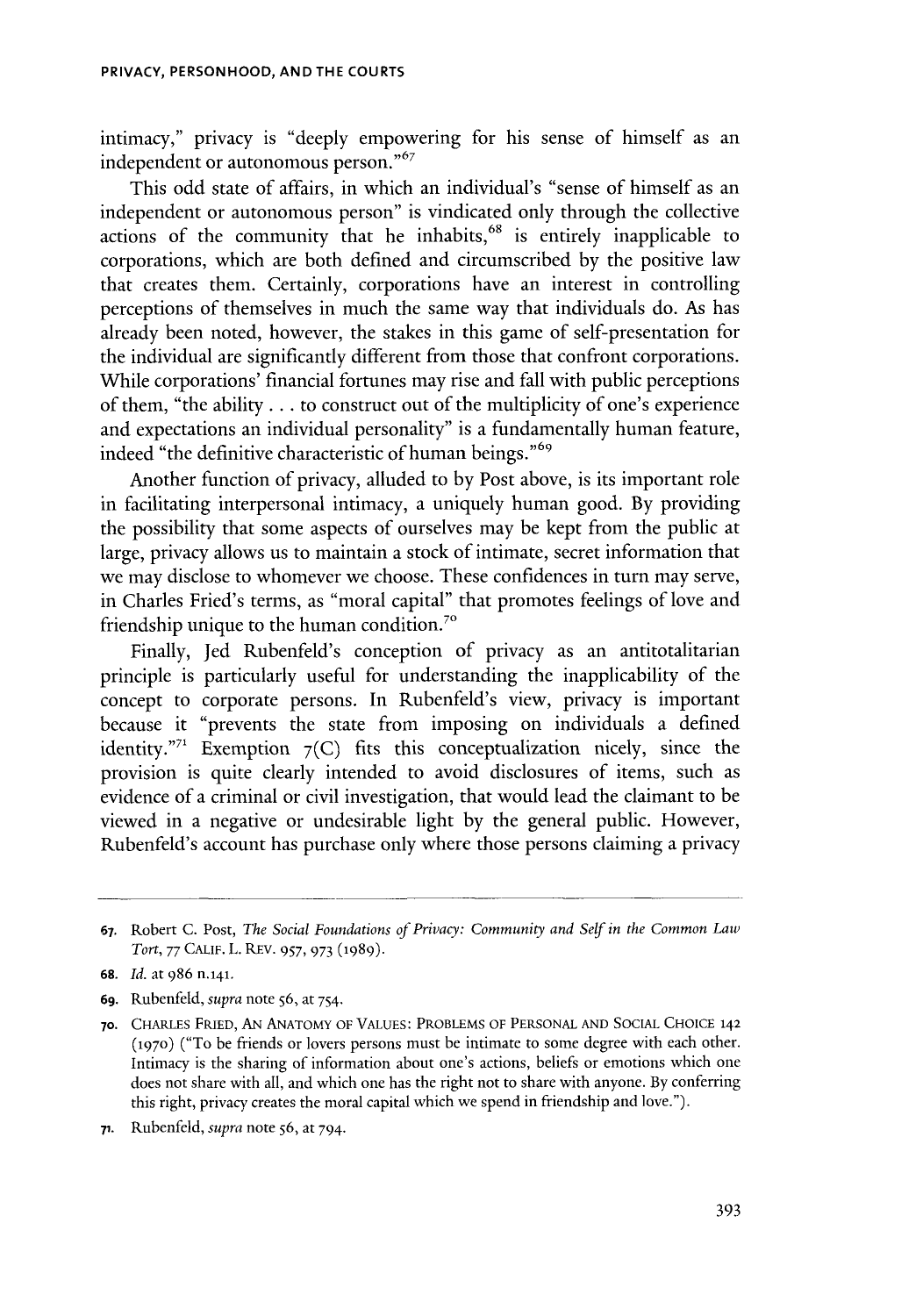right are freely constituted – with values and desires that exist independent of (and prior to) the state. Corporations, however, are "legal persons." They have no existence independent of the law; accordingly, their identity, such as it exists, will always be shaped **by** official power.

## **CONCLUSION**

Although the legal issue that confronted the Third Circuit in *AT&T* might have appeared complicated in light of the rapidly evolving federal jurisprudence of corporate personhood, this Comment has suggested that it need not have been. This is because a proper understanding of the term "privacy" makes resolution of the personhood question, at least in this context, unnecessary. As I argued above, the text and structure of **FOIA** provide strong evidence that the notion of privacy embodied in the statute is a uniquely human one. This view only gains support from the host of legal doctrines in other fields that deny artificial persons the right to claim a privacy interest in the true sense. Finally, as **I** demonstrated above, privacy as a theoretical and philosophical concept only has meaning when applied to natural persons. In the context of *AT&T,* a more comprehensive understanding of the notion of "privacy," one that was informed **by** a serious consideration of the intratextual and extratextual uses of the term that this Comment has sought to highlight, would have compelled the conclusion that, to the extent that Exemption **7(C) is** clear on its face, that clarity weighs in favor of the agency's disclosure order.

Although the Third Circuit's holding in *AT&T* may seem narrow, its implications are broad. **FOIA** was enacted with the promise of "ensur[ing] an informed citizenry, vital to the functioning of a democratic society, needed to check against corruption and to hold the governors accountable to the governed."<sup>72</sup> As recent events have demonstrated, corporate malfeasance has the ability to affect the citizenry well beyond any damage that it might cause to shareholders or business associates. It is a key function of government to investigate and punish such malfeasance. The effect of the circuit court's decision, however, is to remove an important tool through which the citizenry can ensure that government is performing its designated function. In the wake *of AT&T,* the "personal privacy" exemption will now be available to actors whose misdeeds may sweep substantially broader than those of a single individual. Congress's creation of the "personal privacy" exemption represents a carefully calibrated effort to strike a workable balance between the right of the public to know and the rights of individuals to control their self-

**<sup>72.</sup>** NLRB v. Robbins Tire **&** Rubber **Co.,** 437 **U.S. 214, 242 (1978).**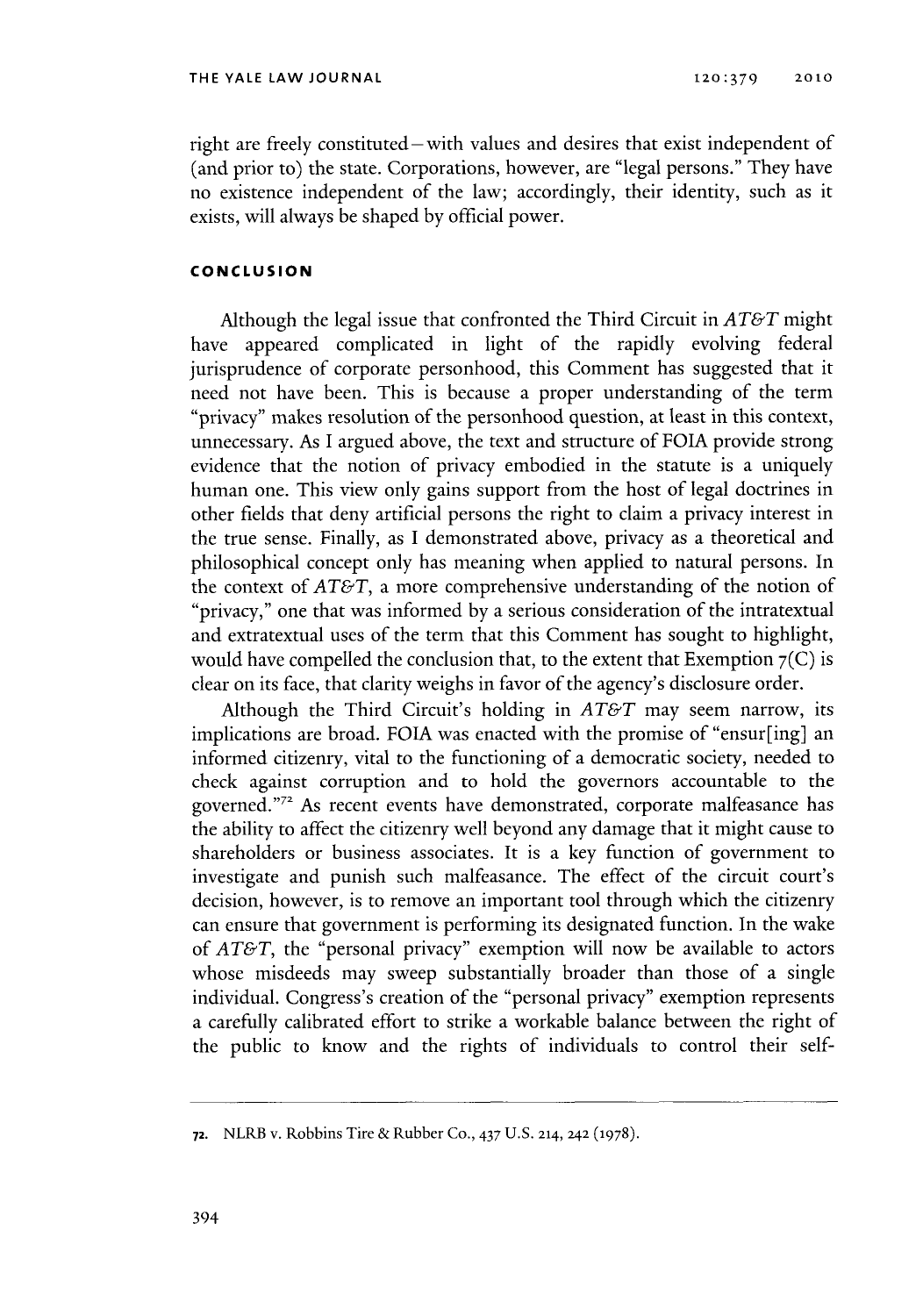presentation. This exemption to the statute's general bias in favor of open government should not be allowed to expand to the point at which it overwhelms both the statute itself and our morally grounded, common-sense notions of what "privacy" should mean.

SCOTT A. **HARTMAN**